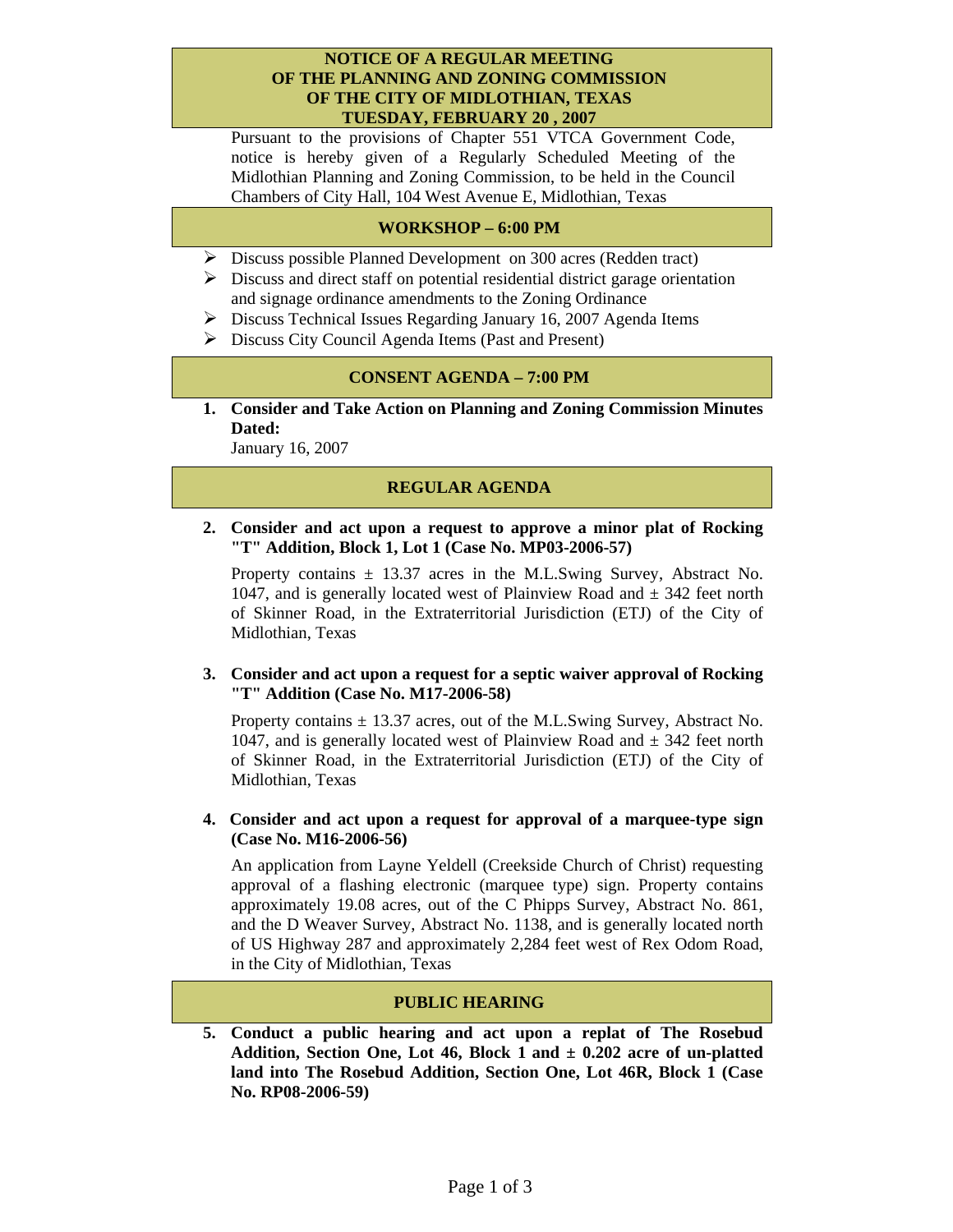# **PUBLIC HEARING CONTINUED:**

Property contains  $\pm$  1.282 acres and is generally located south of Tower Road and  $\pm$  148 feet east of Charisma, in the City of Midlothian, Texas

### **6. Continue a public hearing and act upon a request to approve a rezoning of MidTowne, currently zoned Single Family Three (SF-3) and Single Family Four (SF-4) Districts to a proposed Planned Development (PD) District (Case No. Z03-2006-36)**

Property contains  $\pm$  131.42 acres, in the W. Hawkins Survey, Abstract No. 465 and the B.F. Hawkins Survey, Abstract No. 464, and is generally located east of FM 663 and west of South 14th Street and  $\pm$  1,831 feet south of Cemetary Road, in the City of Midlothian, Texas

## **7. Continue a public hearing and act upon a request to approve a rezoning of the Baldwin/Wilkin Tract, currently zoned Temporary Agriculture (A) District to a proposed Planned Development (PD) District (singlefamily residential uses with minimum lot size of 9,400 SF and maximum lot size of 27,185 SF) (Case No. Z19-2005-155)**

Property is out of the J. Coldiron Survey, Abstract No. 224, the J.T. Power Survey, Abstract No. 877, and the E.C. Newton Survey, Abstract No. 791, and is generally located east of Mockingbird Lane and approximately 1,280 feet south of West Highland Road, in the City of Midlothian, Texas

## **8. Continue a public hearing and act upon a request to approve a Specific Use Permit (SUP) for Ashgrove #7H Gas Well (Case No. SUP15-2005- 143)**

An application from the Harding Company to allow a gas well drilling site on property currently zoned Light Industrial (LI) and Heavy Industrial (HI) Districts. Property contains  $\pm$  2.00 acres, out of the A. Milne Survey, Abstract No. 1225, the site is situated on Ash Grove Cement Plant property, and is generally located south of Ellis Road and  $\pm$  700 feet west of Tayman Drive, in the City of Midlothian, Texas

### **9. Continue a public hearing and act upon a rezoning of North Texas Cement Company (Case No. Z16-2005-135)**

Requesting approval to rezone  $\pm$  77.41 acres currently zoned Single Family Four (SF-4) District to a proposed Agricultural (A) District. Property is out of the H. F. Hinkley Survey, Abstract No. 459 and the G. T. Holman Survey, Abstract No. 460, and is generally located west of the southbound U.S. Highway 67 frontage road and  $\pm$  387 feet north of Church Street, in the City of Midlothian, Texas

## **10. Continue a public hearing and act upon a request to approve a Specific Use Permit (SUP) for Ashgrove #8H-Gas Well (Case No. SUP09-2005- 129)**

An application from the Harding Company to allow a gas well drilling site on property currently zoned Heavy Industrial (HI) District. Property contains  $\pm$ 2.00 acres, in the Henry K. Hendricks Survey, Abstract No. 485 and is generally located west of U.S. Hwy. 67 and south of Gifco Road, in the City of Midlothian, Texas